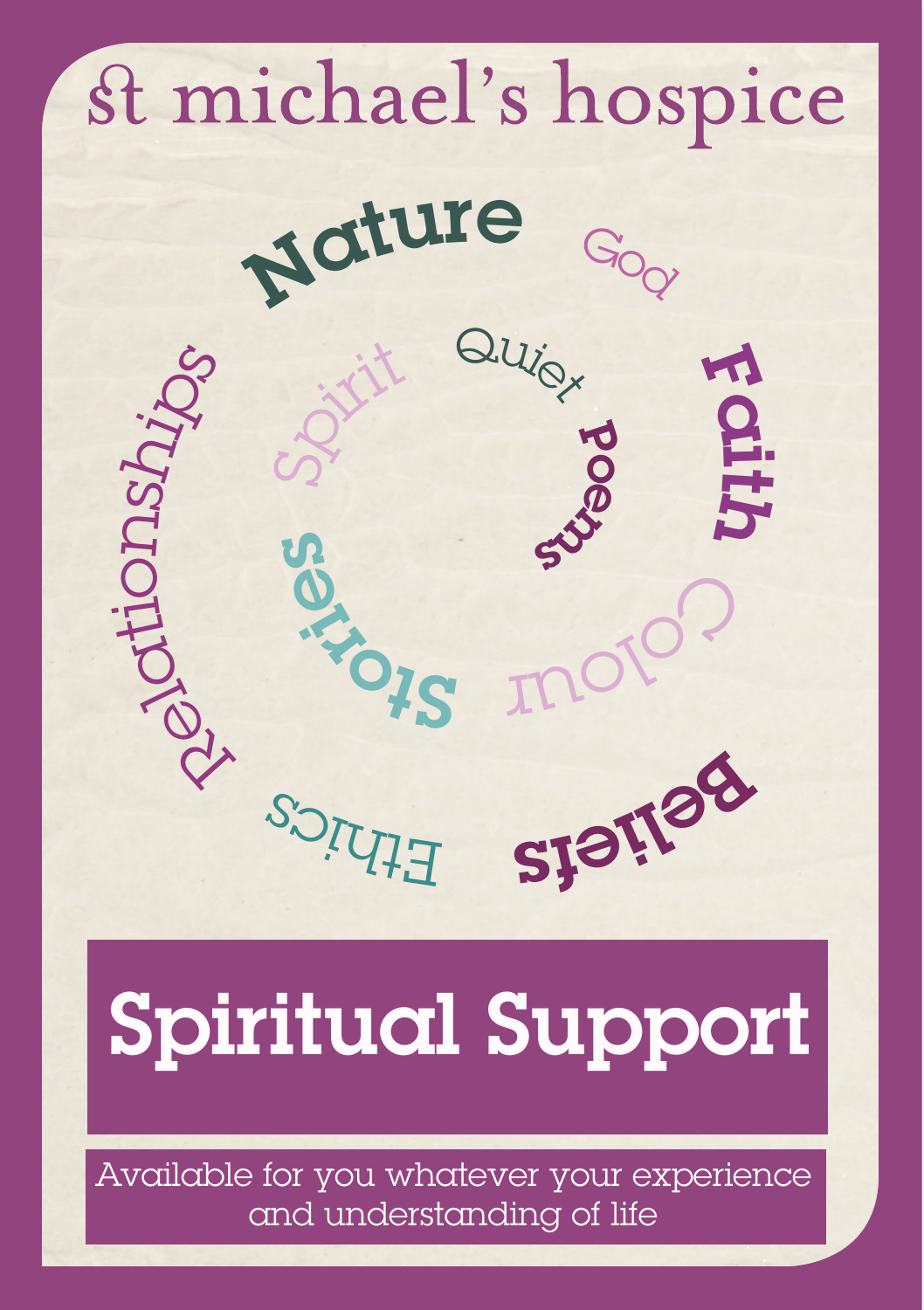## SPIRITUAL SUPPORT

Spirituality will mean different things to different people, there is not one understanding, it is as individual as you are. However you find meaning, the Spiritual Support team can support you in exploring your own sense of self.

"I hadn't realised how much sharing the story of my life with someone who was just able to listen, really helped me. It gave me space to think things through and express my feelings." Patient

#### Who are the Spiritual Support team?

The Spiritual Support team is made up of our full time spiritual support lead alongside trained volunteers. The team is experienced in supporting people and their families as they approach end of life.

#### You and your family may...

• Have questions and concerns affecting your sense of comfort and wellbeing

- Have questions about your illness, questions about the meaning and purpose of your life, what is important to you, or hopes and concerns relating to family and friends
- Want to tell your story, sharing significant things about your life. This could be captured either written down or recorded
- Want help to think about your funeral or life celebration service
- Want to re-explore religious beliefs or share what religion and spirituality means for you
- Want help and support to communicate your wishes and feelings
- Want to get married or renew your vows
- Be feeling a mixture of emotions and want to talk to someone

Your sense of something bigger than yourself and humanity

Your relationships with nature, people and animals

> Your personal moral, ethical framework



Your faith and/or spiritual practices

Your rationalist, scientific life view

What gives your life meaning?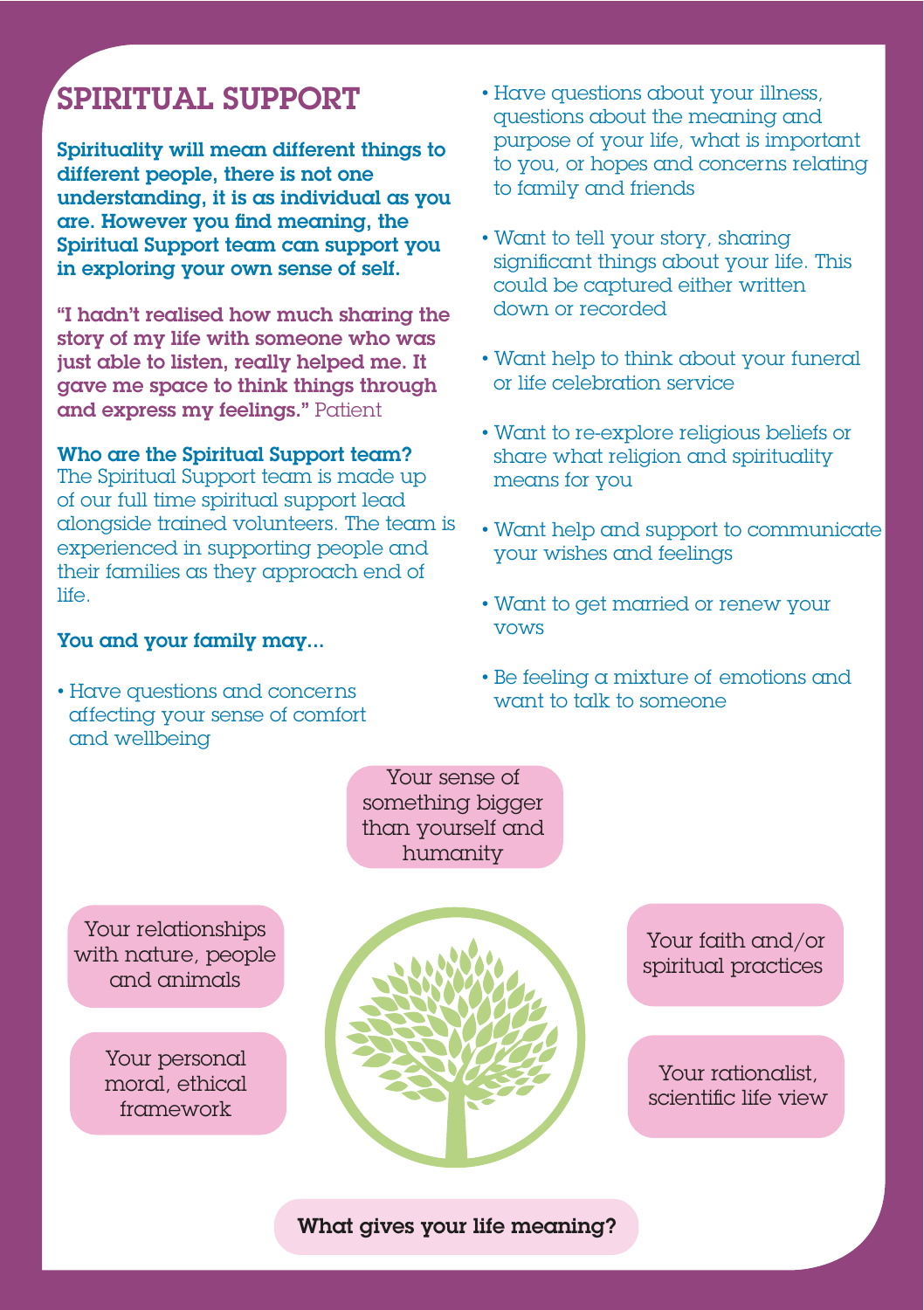- Want someone to pray with you, light a candle, spend time in silent meditation or to read a sacred or significant text/book with you
- Have a desire to be visited by a particular faith or religious lealer.

Our Spiritual Support team is available to help you with any of these.

#### Spaces available to you and your family are...

#### The gardens

A quiet, natural and living space which you and your family and friends are welcome to use. There are wheelchair accessible paths leading to secluded seating areas and the staff can support you to spend time in the garden. Take your meals outside or just enjoy time relating in nature. Outdoor games are available.

#### The conservatory, café and reception

A communal space where you can share time away from your room. There is a selection of children's toys and books as well as adult books you are welcome to borrow.

#### Stop, pause, breathe

Is an area on the ground floor near the Chapel where you can have a change of space, a cup of tea, or time out.





#### Multi-faith/meditation room

Situated on the ground floor, anyone is welcome to use this room with a selection of sacred texts and other reflective literature; as well as a music docking station, CDs and a prayer mat.

#### St Augustine's Chapel

The Chapel is open daily and you are welcome to visit alone or attend occasional services. There is a candle station if you wish to light one or have a candle lit for you and a prayer tree. Communion services are held regularly. Communion can also be brought to your room if you are unable to, or do not wish to, attend  $\alpha$ chapel service.

#### Resources you can borrow

Relaxation and audio books on CD, picture, story and poetry books, colouring materials, clay, prayer books, reflective readings, conversation cards which may help with difficult discussions you want to have with family and friends.

Please ask if you are interested in any of our resources or require support to access any of the areas listed above.

To find out more, contact the Spiritual Support Team Leader on 01424 456363 or spiritualsupport@stmichaelshopsice.com.